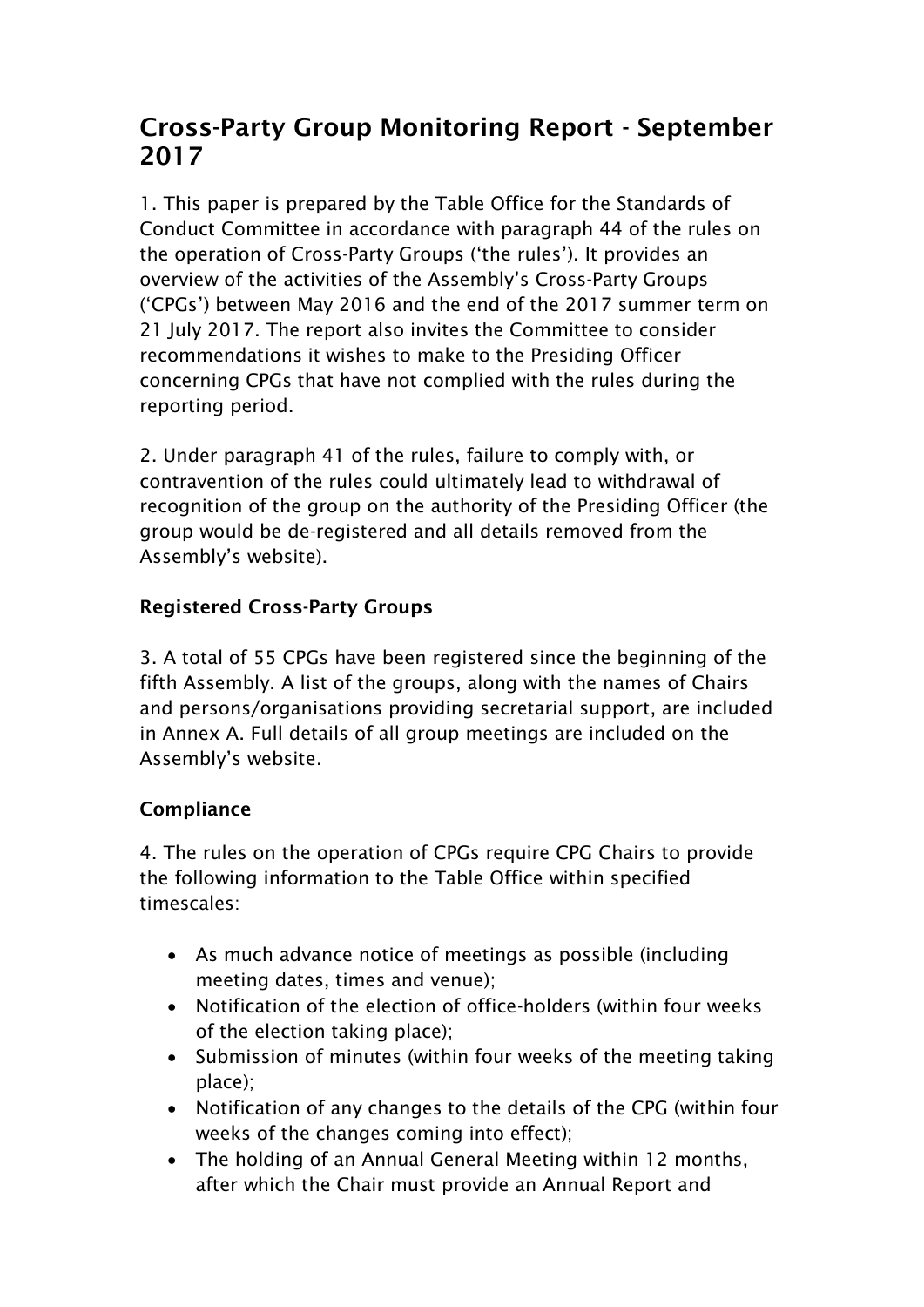Financial Statement within six weeks of that meeting taking place.

5. In order to inform Members of their responsibilities as Chairs of CPGs, an email notification was sent by the Table Office to all Members on 4 May 2017 outlining the above requirements. A letter was also sent subsequently by the Presiding Officer to the Chairs of all registered CPGs on 17 May 2017 with details of the activities of each CPG for the Chairs to check and verify.

6. A summary of each group's activities is outlined below. Their compliance with the rules have been categorised as follows:

- Category A: Groups who provide the necessary information within the required timescales.
- Category B: Groups who submit the necessary information but are late in doing so.
- Category C: Groups who have not provided details required by the rules.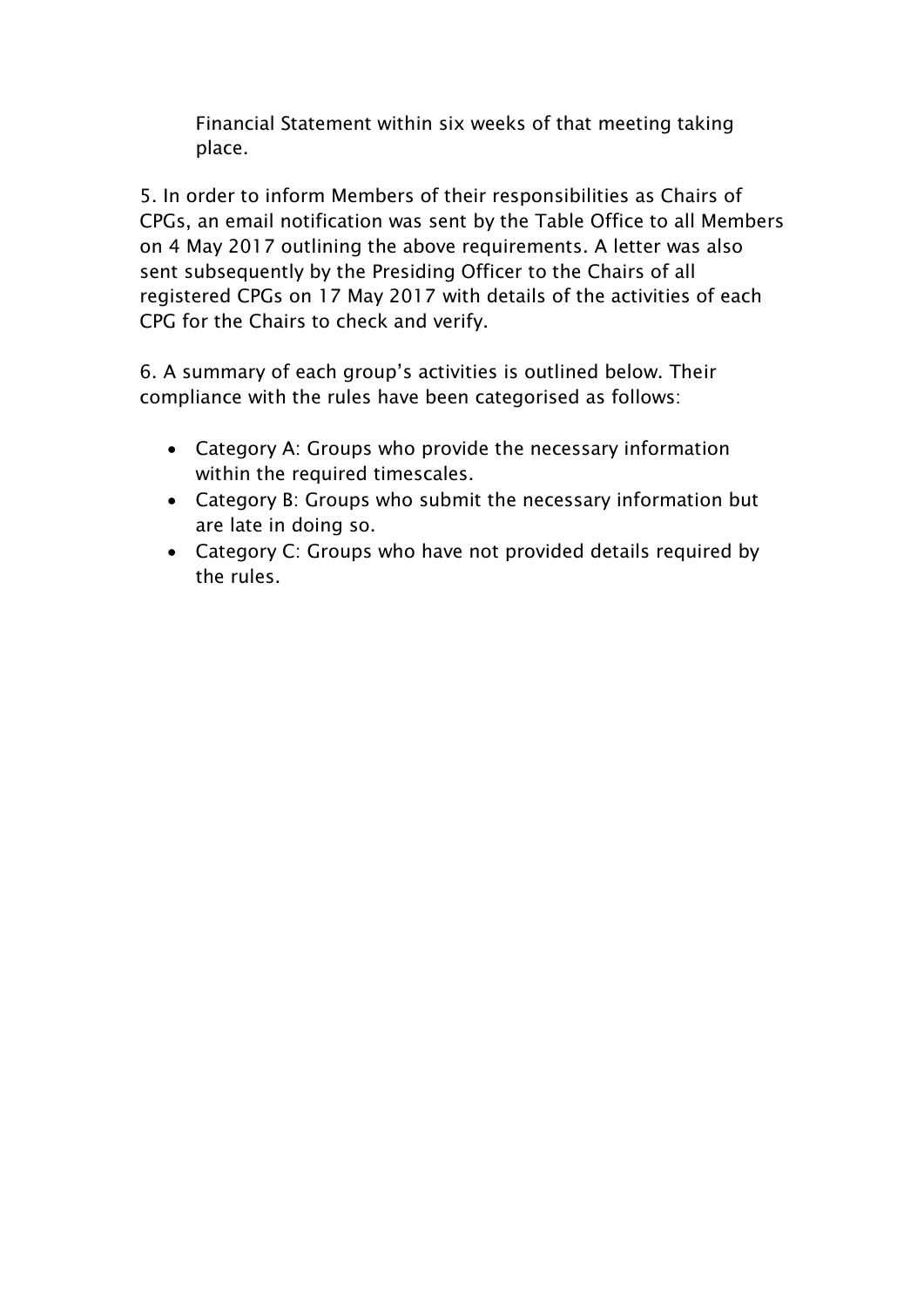# Category A - Groups who provide the necessary information within the required timescales (20):

| <b>Group name (and Chair)</b>                       | <b>Summary of compliance</b>                                                                                                                |
|-----------------------------------------------------|---------------------------------------------------------------------------------------------------------------------------------------------|
| Autism (Mark Isherwood)                             | 4 meetings held; minutes<br>provided on time for all meetings;<br>advance notice only provided for<br>one meeting; AGM due in<br>September. |
| <b>Biodiversity (Llyr Gruffydd)</b>                 | 2 meetings held; minutes<br>provided on time for all meetings;<br>no advance notice provided for<br>any meetings; AGM due in<br>November.   |
| Boxing (Neil McEvoy)                                | 1 meeting held; Advance notice<br>provided; Minutes provided on<br>time; AGM due in June (next year).                                       |
| <b>Construction (Joyce Watson)</b>                  | 2 meetings held; Minutes<br>provided for 2 meetings (both<br>late); AGM due in October.                                                     |
| Dementia (Lynne Neagle)                             | 4 meetings held; Minutes<br>provided for all meetings on time;<br>Advance notice provided; AGM<br>due in September.                         |
| Disability (Mark Isherwood)                         | 2 meetings held; Minutes<br>provided for both on time; No<br>advance notice provided for any<br>meetings; AGM due in March.                 |
| Eating Disorders (Bethan Jenkins)                   | 1 meeting held; Minutes provided<br>on time; Advance notice provided;<br>AGM due in January.                                                |
| <b>Funerals and Bereavement (Mark</b><br>Isherwood) | 3 meetings held; Minutes<br>provided on time; Advance notice<br>provided; AGM due in September.                                             |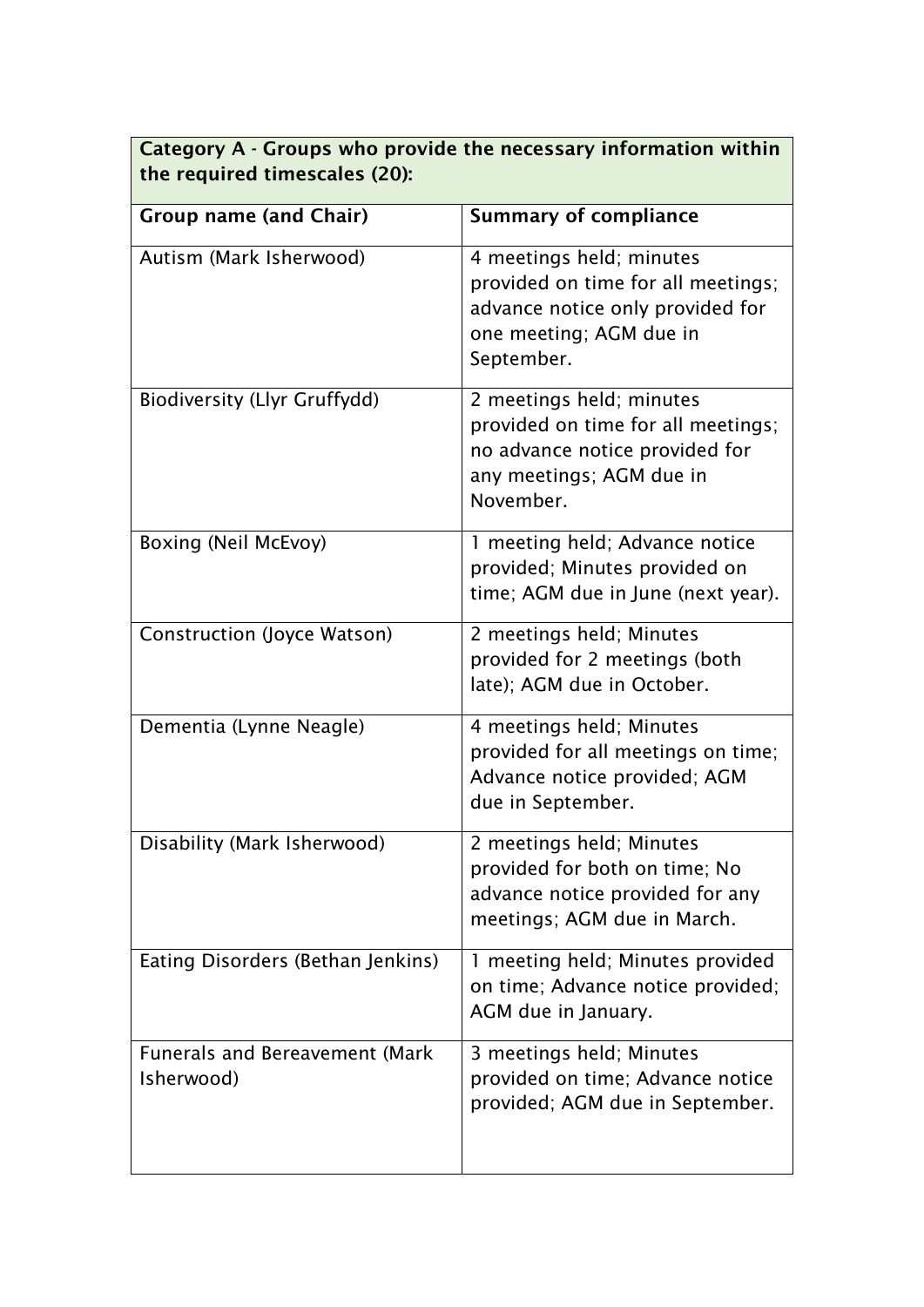| <b>Further Education and Future</b><br>Skills (John Griffiths) | Inaugural meeting scheduled for<br>26 September 2017; advance<br>notice provided.                                                                                                                |
|----------------------------------------------------------------|--------------------------------------------------------------------------------------------------------------------------------------------------------------------------------------------------|
| <b>Gypsies and Travellers (Julie</b><br>Morgan)                | 2 meetings held; Minutes<br>provided for both on time; No<br>advance notice provided; AGM due<br>in November.                                                                                    |
| Haemophilia and Contaminated<br>Blood (Julie Morgan)           | 3 meetings held; Minutes<br>provided for all meetings on time;<br>No advance notice provided; AGM<br>held on 18 July 2017; Annual<br><b>Report and Financial Statement</b><br>submitted on time. |
| Looked After Children (David<br>Melding)                       | 3 meetings held; Minutes<br>provided for all meetings (1<br>submitted late); AGM held on 8<br>March 2017; Annual Report and<br>Financial Statement submitted on<br>time.                         |
| Mental Health (David Rees)                                     | 1 meeting held; Minutes provided<br>on time; Advance notice provided;<br>AGM due in December.                                                                                                    |
| Nursing and Midwifery (David<br>Rees)                          | 1 meeting held; Minutes provided<br>on time; Advance notice provided;<br>AGM due in October.                                                                                                     |
| PCS Union (Julie Morgan)                                       | 2 meetings held; Minutes<br>provided on time; Advance notice<br>of meetings provided; AGM due in<br>November.                                                                                    |
| <b>Preventing Child Sexual Abuse</b><br>(Jayne Bryant)         | 2 meetings held; Minutes<br>provided on time; Advance notice<br>of meetings provided; AGM due in<br>November.                                                                                    |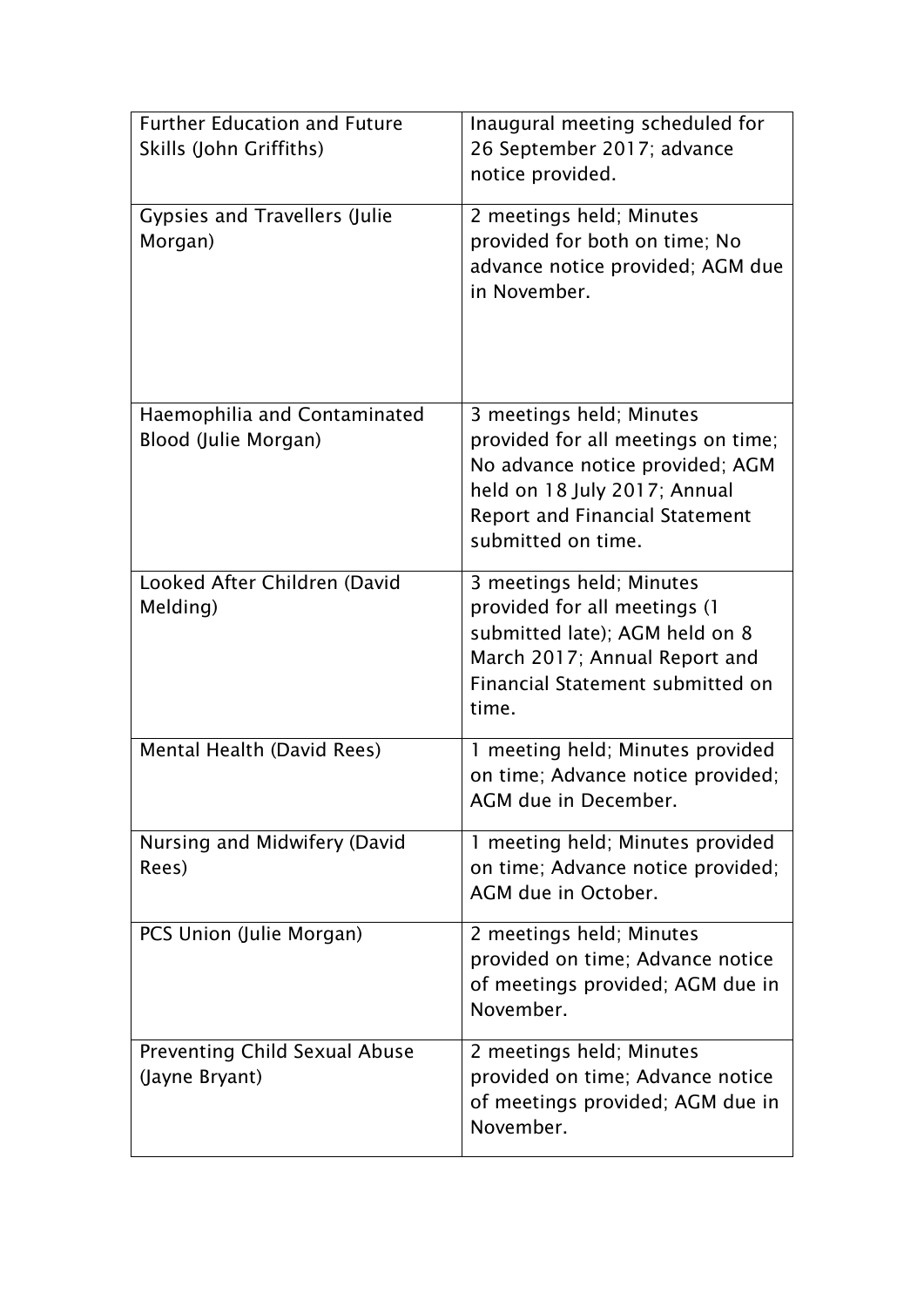| Skin (Nick Ramsay)                            | 1 meeting held; Minutes provided<br>on time; Advance notice provided;<br>AGM due in September.                                                                                |
|-----------------------------------------------|-------------------------------------------------------------------------------------------------------------------------------------------------------------------------------|
| <b>Small Shops (Janet Finch-</b><br>Saunders_ | 2 meetings held; Minutes<br>provided on time; Advance notice<br>of meetings provided; AGM due in<br>September.                                                                |
| Sustainable Energy (Llyr Gruffydd)            | 3 meetings held; Minutes<br>provided for 2 meetings on time;<br>1 minutes provided late; No<br>advance notice provided in<br>relation to 2 meetings; AGM due<br>in September. |
| Wales International (Rhun ap<br>lorwerth)     | 4 meetings held; Minutes<br>provided on time; No advance<br>notice provided in relation to 3<br>meetings; AGM due in October.                                                 |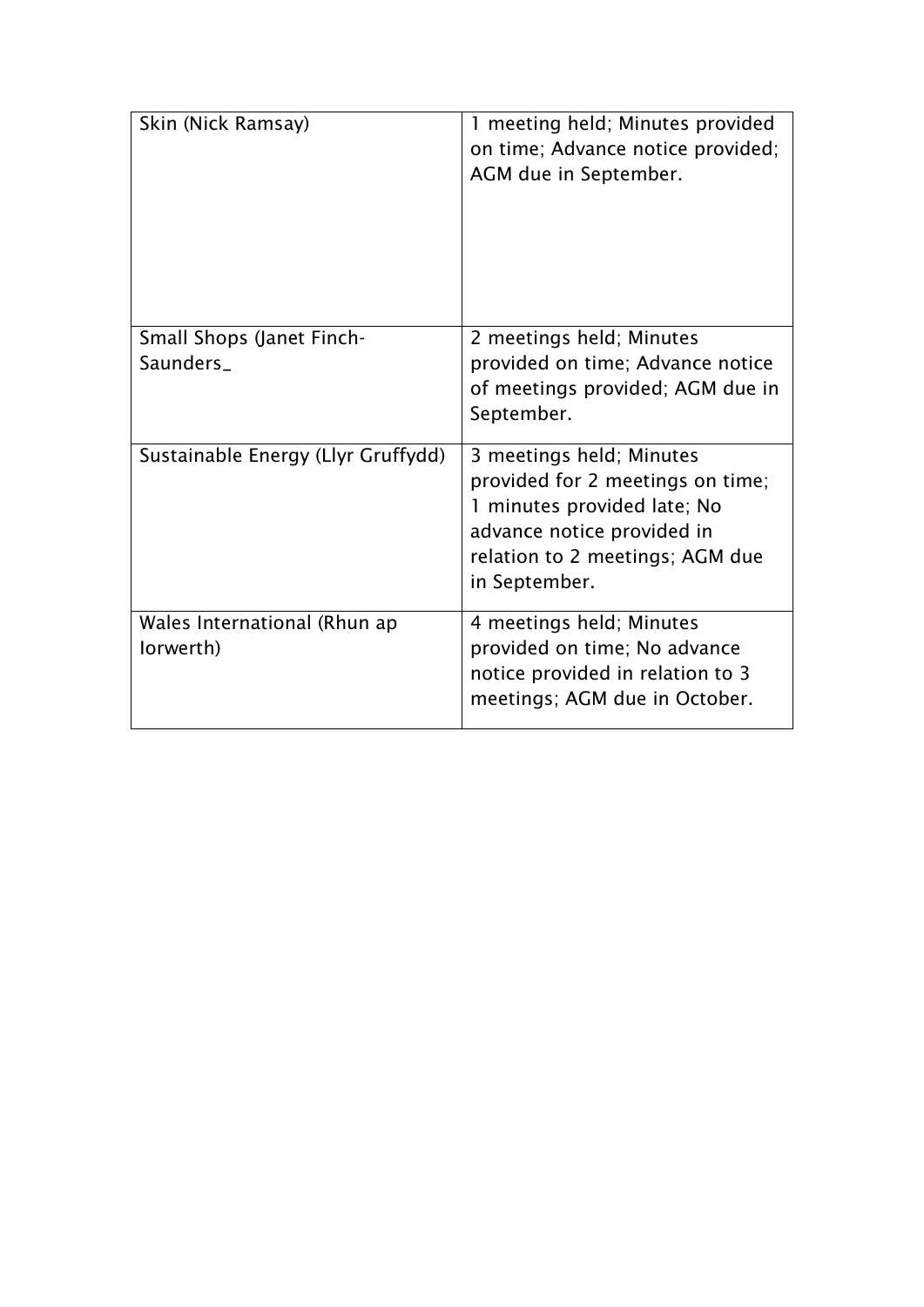| Category B - Groups who submit the necessary information but are<br>late in doing so (22) |                                                                                                                                                                                                                         |  |  |
|-------------------------------------------------------------------------------------------|-------------------------------------------------------------------------------------------------------------------------------------------------------------------------------------------------------------------------|--|--|
| Armed Forces and Cadets (Darren<br>Millar)                                                | 2 meetings held; Minutes<br>provided for both (1 late); No<br>advance notice provided for either<br>meeting; AGM due in September.                                                                                      |  |  |
| Asbestos (Nick Ramsay)                                                                    | 2 meetings held; Minutes<br>provided for both (both late); No<br>advance notice provided for either<br>meeting; AGM due in September.                                                                                   |  |  |
| Cancer (Julie Morgan)                                                                     | 4 meetings held; minutes<br>provided for all meetings (2 sets<br>late); advance notice only<br>provided for one meeting; AGM<br>held in June; Annual Report and<br>Financial Statement provided late.                   |  |  |
| Children and Young People (Julie<br>Morgan)                                               | 4 meetings held; minutes<br>provided for all meetings (2 sets<br>late); no advance notice provided<br>for any meeting; AGM held in July<br>(5 days late); Annual Report and<br>Financial Statement provided on<br>time. |  |  |
| Coeliac Disease & Dermatitis<br>Herpetiformis (Dai Lloyd)                                 | 3 meetings held; minutes<br>provided for all meetings (2 sets<br><b>late</b> ); Advance notice of meetings<br>provided; AGM due in November.                                                                            |  |  |
| Deaf Issues (Ann Jones)                                                                   | 2 meetings held; minutes<br>provided for both (1 set late); No<br>advance notice of any meetings<br>provided; AGM due in January.                                                                                       |  |  |
| Diabetes (Jayne Bryant)                                                                   | 2 meetings held; minutes<br>provided for both (2 sets late);<br>No advance notice provided in<br>relation to 1 meeting; AGM due in<br>November.                                                                         |  |  |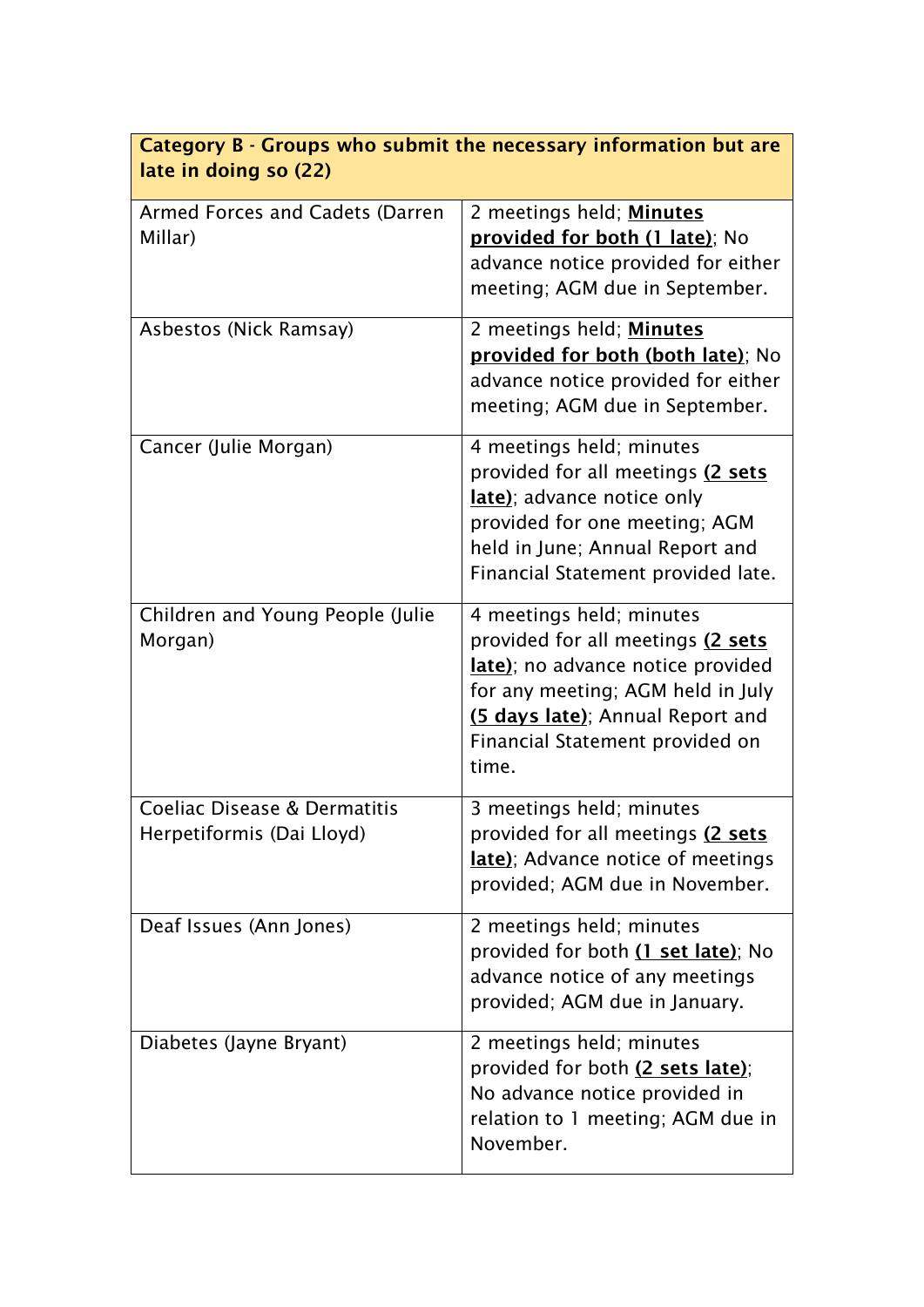| Hospices and Palliative Care (Mark<br>Isherwood)                              | 1 meeting held; Minutes of<br>meeting held on 14 September<br>2016 not received until August<br>2017. AGM due in September.                                                                                     |
|-------------------------------------------------------------------------------|-----------------------------------------------------------------------------------------------------------------------------------------------------------------------------------------------------------------|
| <b>Industrial Communities (Vikki</b><br>Howells)                              | 3 meetings held; Minutes<br>provided for all meetings (1 set<br>late); AGM due in November.                                                                                                                     |
| Muscular Dystrophy and<br><b>Neuromuscular Conditions</b><br>(Bethan Jenkins) | 2 meetings held; Minutes<br>provided (both late); No advance<br>notice of meetings; AGM due in<br>March.                                                                                                        |
| North Wales and Mersey Dee<br>Alliance (Hannah Blythyn)                       | 1 meeting held; Minutes<br>provided late; AGM due in May.                                                                                                                                                       |
| Sepsis (Angela Burns)                                                         | 1 meeting held; Minutes<br>provided late; AGM due in<br>November.                                                                                                                                               |
| Small and Medium Sized<br>Enterprises (Hefin David)                           | 1 meeting held; Minutes<br>provided late; AGM due in<br>February                                                                                                                                                |
| <b>Steel (David Rees)</b>                                                     | 3 meetings held; Minutes<br>provided late for all meetings;<br>No advance notice provided; AGM<br>due in September.                                                                                             |
| <b>STEM (David Rees)</b>                                                      | 4 meetings held; Minutes<br>provided for all meetings (3 sets<br>late); No advance notice provided<br>in relation to 1 meeting; AGM<br>held; Annual Report and<br><b>Financial Statement submitted</b><br>late. |
| Stroke (Dai Lloyd)                                                            | 2 meetings held; Minutes<br>provided for all meetings (1 set<br>late); No advance notice provided<br>in relation to 1 meeting; AGM due<br>in March.                                                             |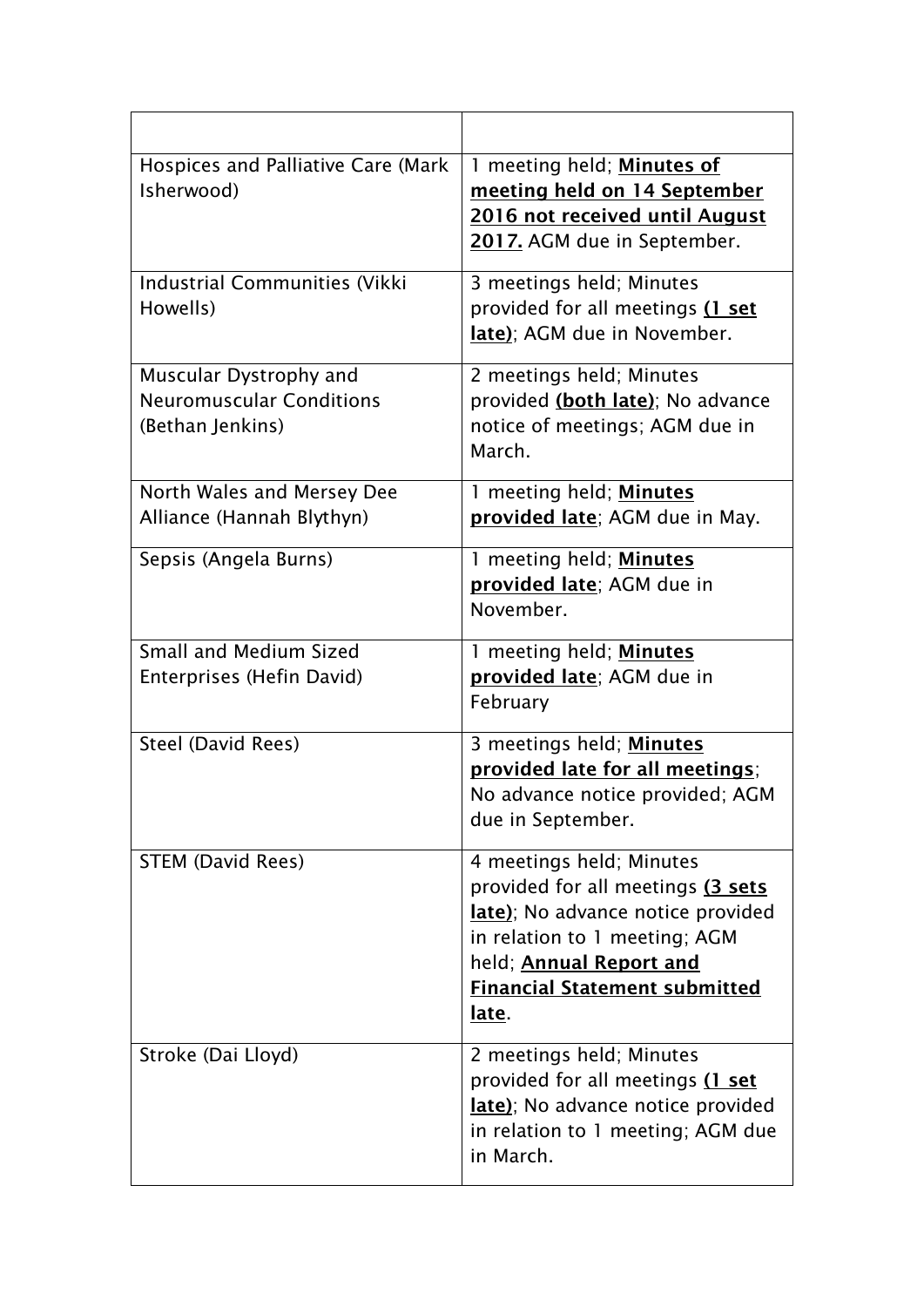| Tourism (Suzy Davies)                                                         | 5 meetings held; Minutes<br>provided for all meetings (3 sets<br>late); No notice provided for 2<br>meetings; AGM due in October.                                                     |
|-------------------------------------------------------------------------------|---------------------------------------------------------------------------------------------------------------------------------------------------------------------------------------|
| Universities (Huw Irranca-Davies)                                             | 3 meetings held; Minutes<br>provided for all meetings (2 sets<br>late); NO notice provided for 2<br>meetings; AGM due in November.                                                    |
| Violence against women and<br>children (Bethan Jenkins and Mark<br>Isherwood) | 3 meetings held; Minutes<br>provided for all meetings (2 sets<br>late - 1 submitted 6 months<br>late); No advance notice provided<br>in relation to 1 meeting; AGM due<br>in October. |
| Vision (Dai Lloyd)                                                            | 2 meetings held; Minutes<br>provided for both meetings (both<br>late); Advance notice provided;<br>AGM due in November.                                                               |
| Wales Air Ambulance (Lee Waters)                                              | 1 meeting held; Minutes<br>provided late; AGM due in March.                                                                                                                           |
| Waterways (Nick Ramsay)                                                       | 3 meetings held; Minutes<br>provided for all meetings (1 set<br>late); Advance notice provided;<br>AGM due in October.                                                                |
| Welsh Language (Jeremy Miles)                                                 | 1 meeting held; Minutes<br>provided late; AGM due in<br>January.                                                                                                                      |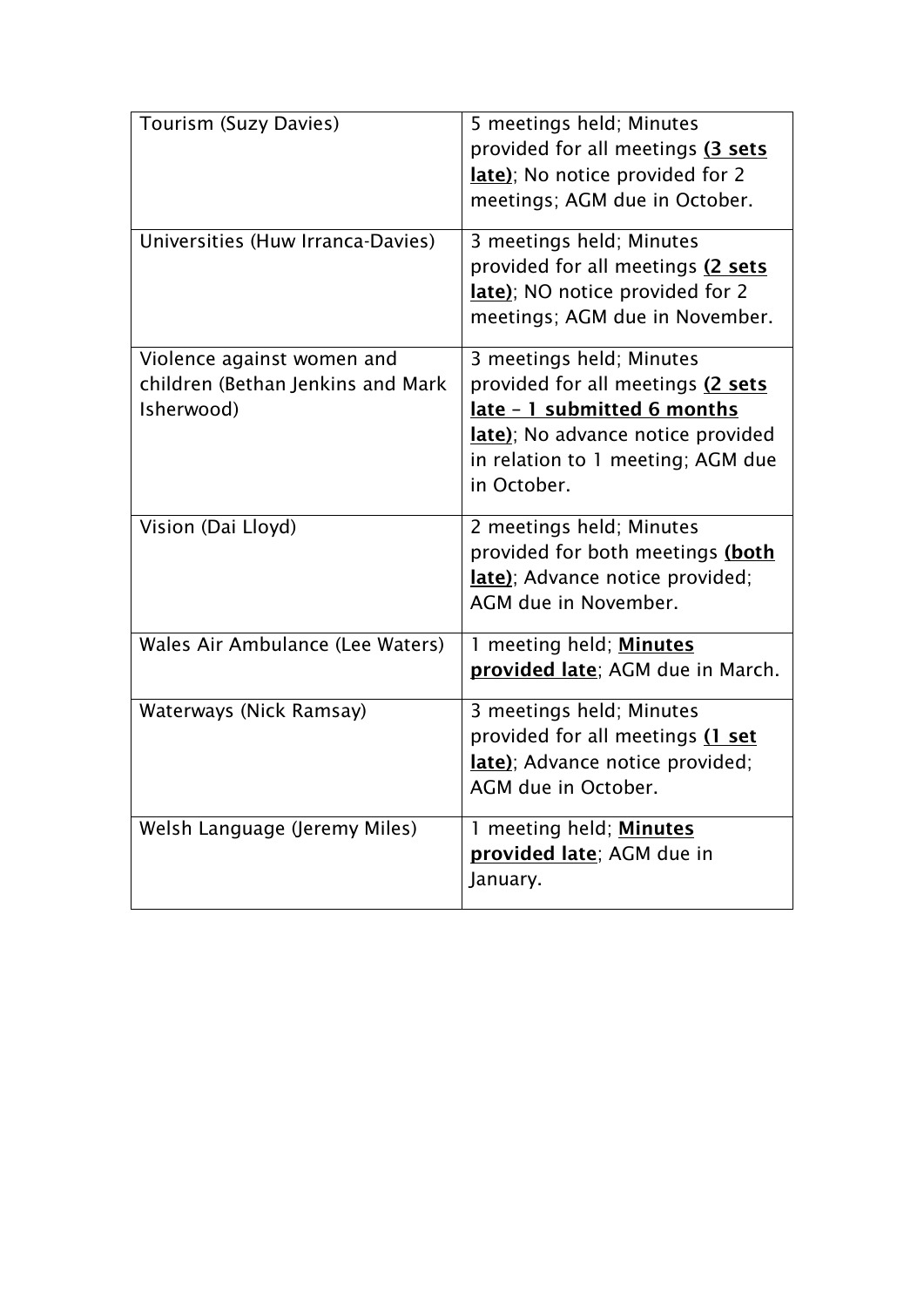| Category C - Groups who have not provided details required by the<br>rules (items not provided included in bold and underlined) (13) |                                                                                                                                                                                                                                               |  |
|--------------------------------------------------------------------------------------------------------------------------------------|-----------------------------------------------------------------------------------------------------------------------------------------------------------------------------------------------------------------------------------------------|--|
| Arts and Health (Eluned Morgan)                                                                                                      | Registered on 6 September 2016;<br>No details provided since<br>registration.                                                                                                                                                                 |  |
| Cross-border Issues (Russell<br>George)                                                                                              | 2 meetings held; Minutes<br>provided for 1 meeting (late); No<br>minutes provided for meeting<br>held on 28 June 2017; AGM due<br>in January.                                                                                                 |  |
| Circuit of Wales (Lynne Neagle)                                                                                                      | Registered on 10 April 2017; No<br><u>details provided since</u><br>registration.                                                                                                                                                             |  |
| Co-operatives and Mutuals (Jeremy<br>Miles)                                                                                          | Registered on 29 June 2016; No<br>details provided since<br><u>registration.</u>                                                                                                                                                              |  |
| Faith (Darren Millar)                                                                                                                | 4 meetings held; Minutes<br>provided for all meetings on time;<br><b>AGM</b> not held by July deadline<br>and Annual Report and Financial<br><u>Statement not provided</u> .                                                                  |  |
| <b>Fathers and Fatherhood (Mark</b><br>Isherwood)                                                                                    | 3 meetings held; Minutes<br>provided for 2 meetings (both<br>late); No minutes provided for<br>meeting held on 13 June 2017;<br><b>AGM</b> not held by July deadline;<br><b>Annual Report and Financial</b><br><u>Statement not provided.</u> |  |
| <b>Fuel Poverty and Energy Efficiency</b><br>(Mark Isherwood)                                                                        | Registered on 16 June 2017; No<br><u>details provided since</u><br>registration.                                                                                                                                                              |  |
| Food and Drink (Nick Ramsay)                                                                                                         | 2 meetings held; No minutes<br>provided; Advance notice of<br>meetings given; AGM due in June<br><u>- no record of AGM held; Annual</u>                                                                                                       |  |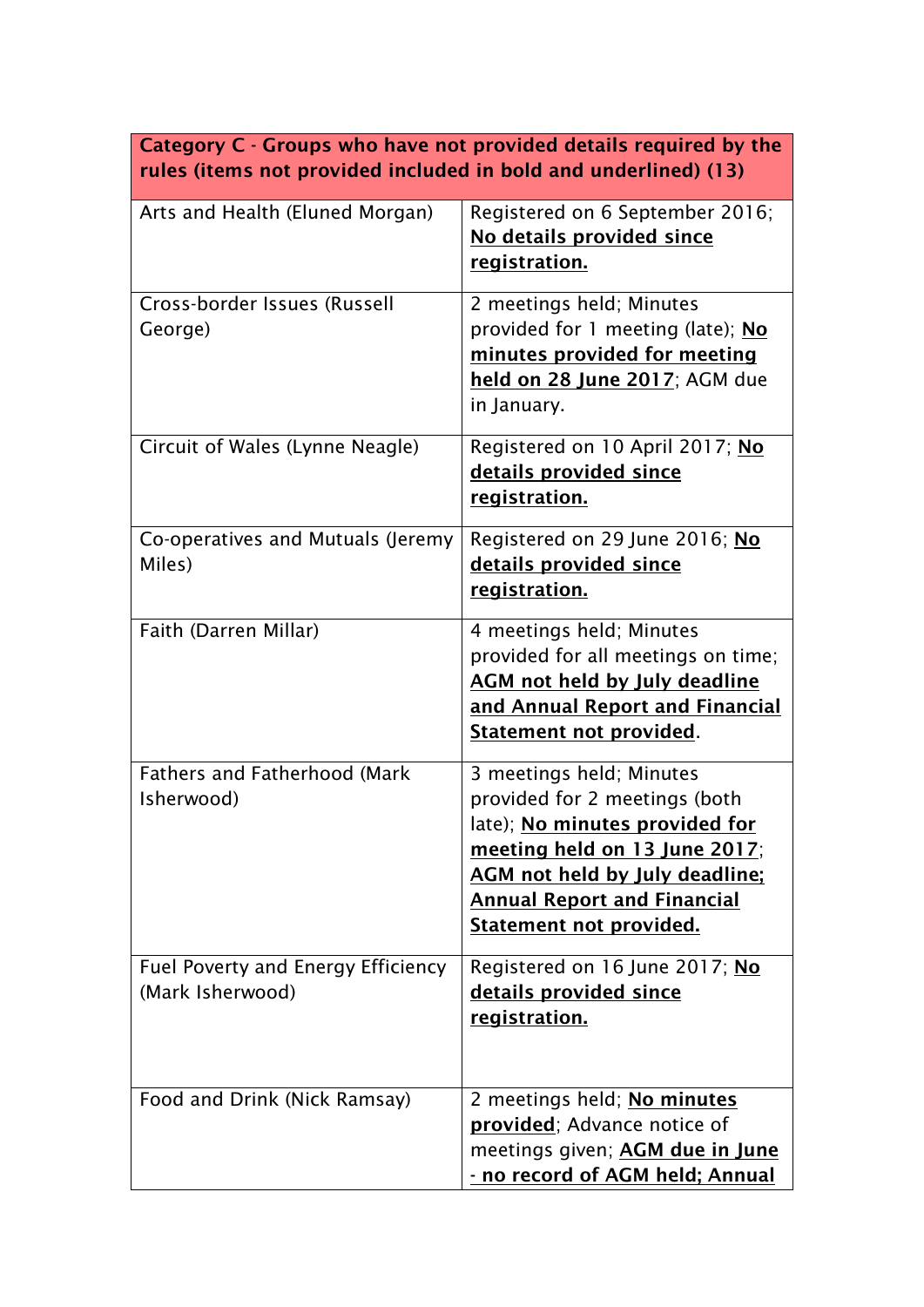|                                                    | <b>Report and Financial Statement</b><br>not provided.                                                                                                                                 |
|----------------------------------------------------|----------------------------------------------------------------------------------------------------------------------------------------------------------------------------------------|
| Housing (Mike Hedges)                              | Registered on 10 January 2017;<br>No details provided since<br><u>registration</u>                                                                                                     |
| Human Trafficking (Joyce Watson)                   | Registered on 20 June 2016; No<br>details provided since<br>registration.                                                                                                              |
| <b>Neurological Conditions (Mark</b><br>Isherwood) | 3 meetings held; Minutes<br>provided (1 submitted late); AGM<br>due in June - no record of AGM<br><u>held; Annual Report and</u><br><b>Financial Statement not</b><br><u>provided.</u> |
| Older People (Mike Hedges)                         | Registered on 1 November 2016;<br>No details provided since<br>registration.                                                                                                           |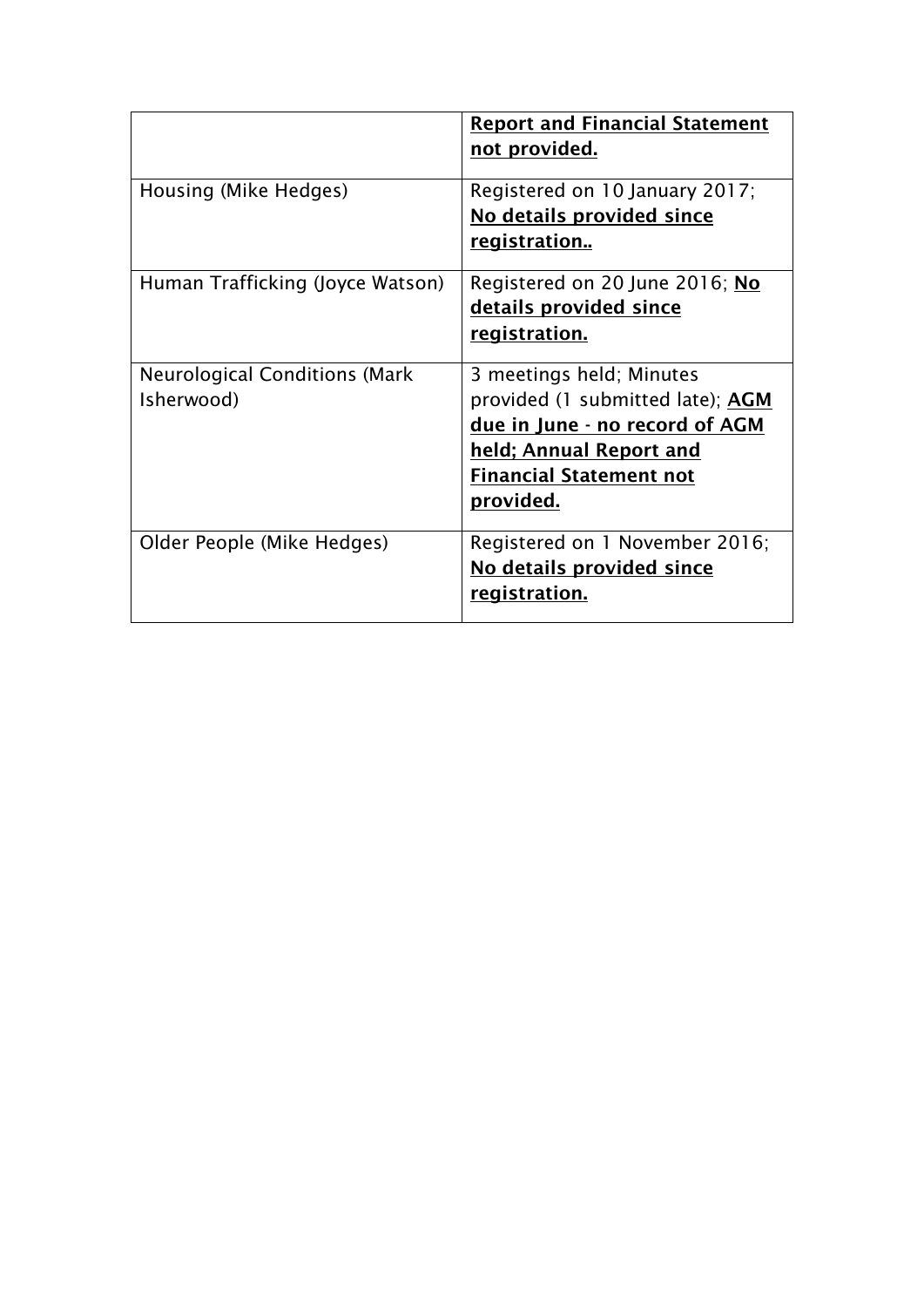### Conclusion

7. The Committee is invited to note the activities of CPGs during this reporting period.

8. Having considered the information on compliance included in the table above, the Committee is invited to consider whether it wishes to recommend that the Presiding Officer takes action against the groups identified in Category C. In particular, the Committee may wish to recommend that the Presiding Officer takes the following actions:

- Writing to the Chairs of the CPGs in that category requesting an explanation as to why certain details have not been provided;
- Disbanding certain non-compliant CPGs.

9. The Committee may also want to consider whether they wish to recommend taking any action against the groups included in Category B who have submitted information late.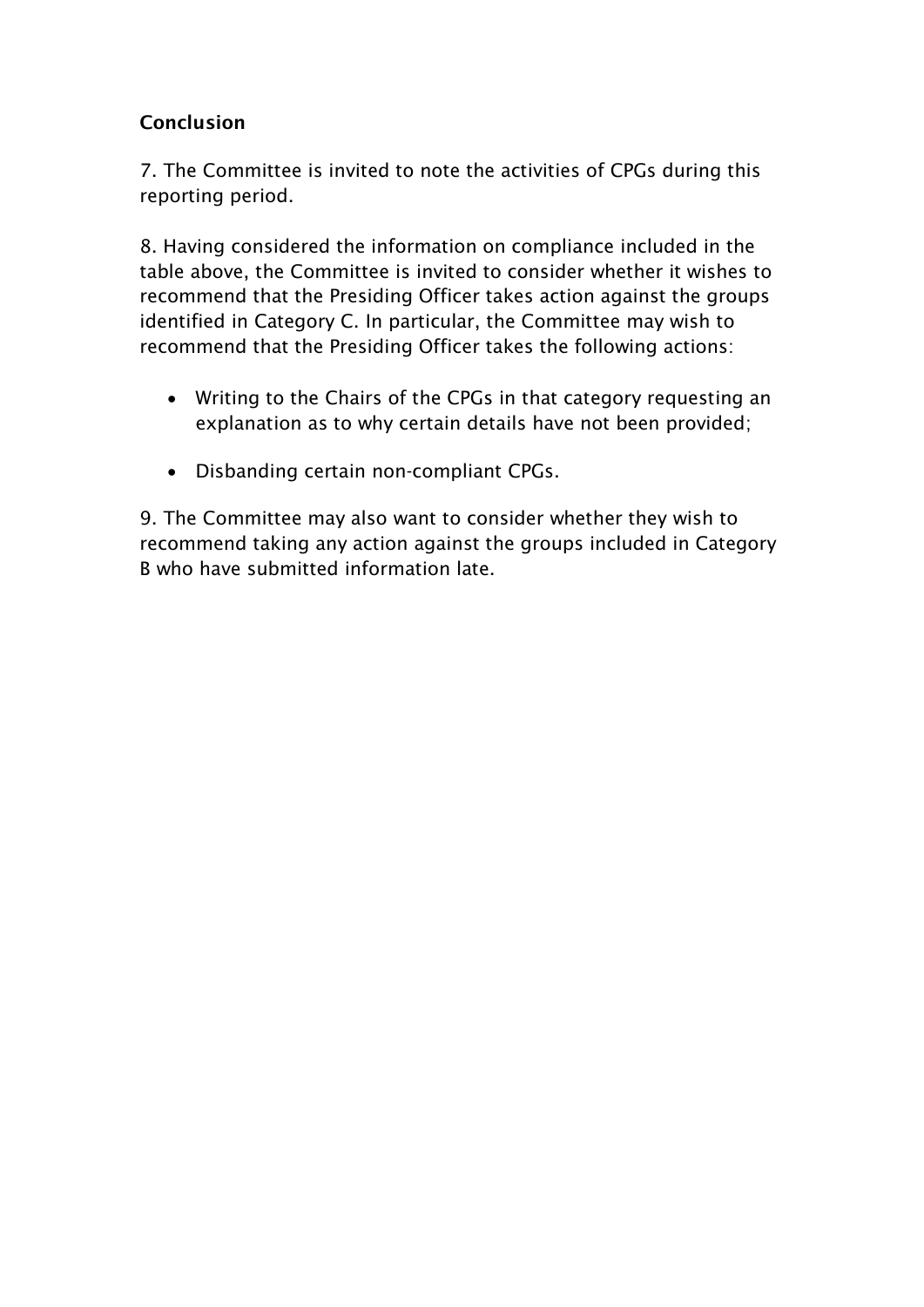# Annex: Registered Cross-Party Groups

| <b>Chair (number of</b><br>groups) | <b>Cross-Party Group</b>                                                 | Person and<br>organisation<br>providing<br>secretarial<br>support     |
|------------------------------------|--------------------------------------------------------------------------|-----------------------------------------------------------------------|
| Mark Isherwood (7.5)               | Autism                                                                   | Meleri Thomas,<br>The National<br><b>Autistic Society</b>             |
|                                    | <b>Disability</b>                                                        | Zoe Richards,<br><b>Learning Disability</b><br>Wales                  |
|                                    | <b>Fathers and Fatherhood</b>                                            | Paul Apreda, FNF<br><b>Both Parents</b><br><b>Matter</b>              |
|                                    | <b>Funerals and</b>                                                      | David Beamer,                                                         |
|                                    | <b>Bereavement</b>                                                       | <b>Brevia Consulting</b>                                              |
|                                    | <b>Neurological Conditions</b>                                           | Megan Evans,<br>Wales<br>Neurological<br>Alliance                     |
|                                    | Violence against Women<br>and Children (Co-Chair<br>with Bethan Jenkins) | Gwendolyn Sterk,<br>Welsh Women's<br>Aid                              |
|                                    | <b>Fuel Poverty and Energy</b><br>Efficiency                             | Helen Roach, NEA<br>Cymru                                             |
|                                    | <b>Hospice and Palliative</b><br>Care                                    | Kathleen Caper,<br><b>Hospice UK</b>                                  |
| Julie Morgan (5)                   | Cancer                                                                   | Clare Bath, Cancer<br><b>Research UK</b>                              |
|                                    | Children and Young<br>People                                             | Catriona Williams,<br>Children in Wales                               |
|                                    | <b>Gypsies and Travellers</b>                                            | Thomas Hendry,<br><b>SEWREC</b>                                       |
|                                    | Haemophilia and<br><b>Contaminated Blood</b>                             | Lynne Kelly,<br>Haemophilia<br>Wales                                  |
|                                    | <b>Public and Commercial</b><br>Services (PCS) Union                     | Darren Williams,<br>Public and<br>Commercial<br><b>Services Union</b> |
|                                    |                                                                          |                                                                       |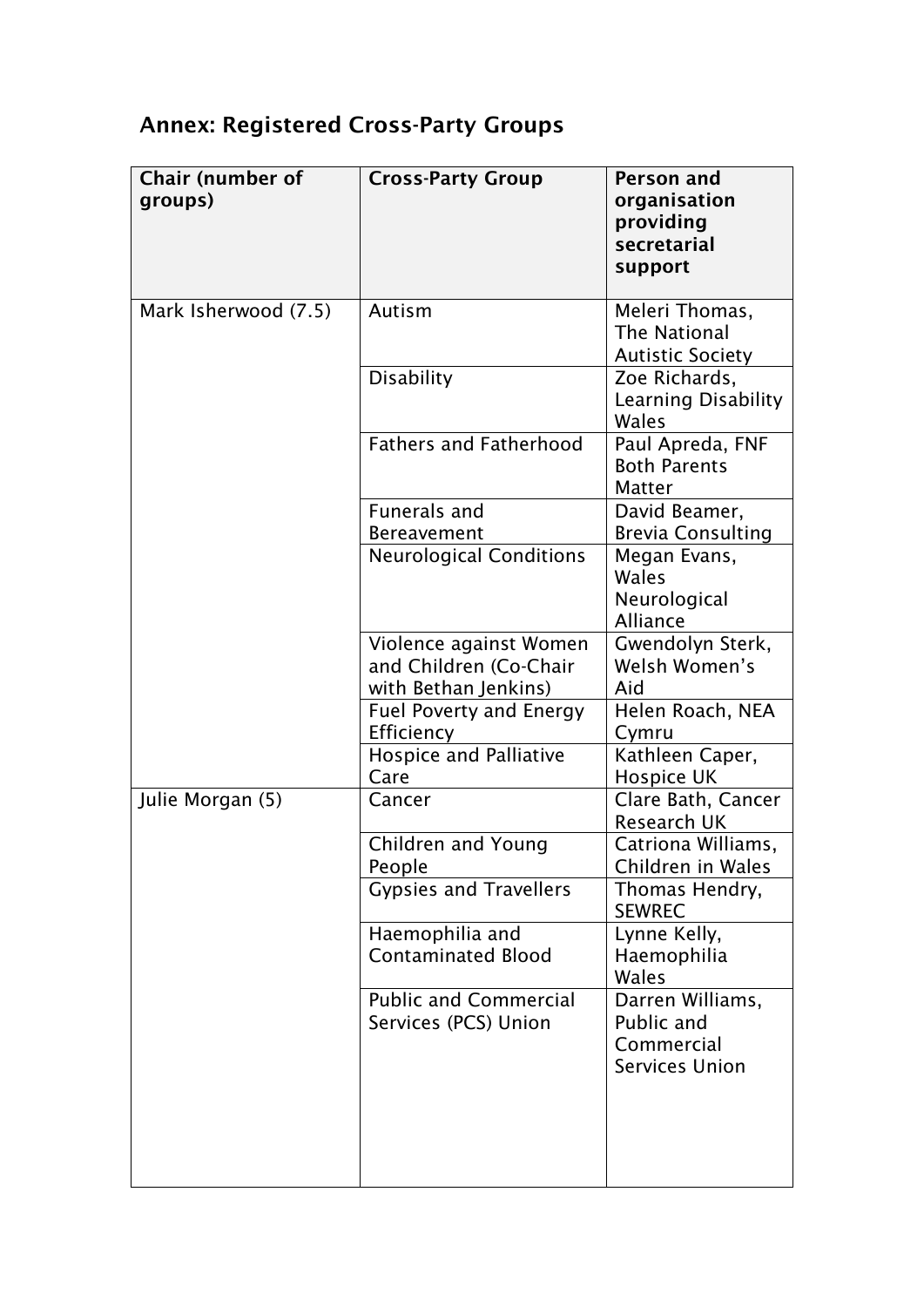| David Rees (4)       | <b>Mental Health</b>      | Lewis Cole, Gofal         |
|----------------------|---------------------------|---------------------------|
|                      | Nursing and Midwifery     | Tina Donnelly,            |
|                      |                           | Royal College of          |
|                      |                           | <b>Nursing</b>            |
|                      | <b>Steel</b>              | Angharad                  |
|                      |                           | Thomas, David             |
|                      |                           | <b>Rees AMSS</b>          |
|                      | <b>STEM</b>               | Leigh Jeffes, Royal       |
|                      |                           | Society of                |
|                      |                           | Chemistry                 |
| Nick Ramsay (4)      | Asbestos                  | <b>Cenric Clement-</b>    |
|                      |                           | Evans, New Law            |
|                      |                           | <b>Solicitors</b>         |
|                      | Skin                      | Dr Julie Peconi,          |
|                      |                           | Skin Care Cymru           |
|                      | Waterways                 | Emily Lewis, Canal        |
|                      |                           | and River Trust in        |
|                      |                           | Wales                     |
|                      | Welsh Food and Drink      | Matthew Phipps,           |
|                      |                           | <b>TLT Solicitors</b>     |
| Dai Lloyd (3)        | Coeliac Disease &         | Tristan                   |
|                      | Dermatitis Herpetiformis  | Humphreys,                |
|                      |                           | Coeliac UK                |
|                      | <b>Stroke</b>             | Jillian Haynes,           |
|                      |                           | <b>Stroke Association</b> |
|                      | Vision                    | Emma Sands, RNIB          |
|                      |                           | Cymru                     |
| Bethan Jenkins (2.5) | <b>Eating Disorders</b>   | Lewis Cole, Gofal         |
|                      | <b>Muscular Dystrophy</b> | Jonathan Kingsley,        |
|                      |                           | <b>Muscular</b>           |
|                      |                           | Dystrophy UK              |
|                      | Violence against Women    | Gwendolyn Sterk,          |
|                      | and Children (Co-Chair    | Welsh Women's             |
|                      | with Mark Isherwood)      | Aid                       |
| Darren Millar (2)    | Armed Forces and          | Kathryn Sharpe,           |
|                      | Cadets                    | Darren Millar             |
|                      |                           | <b>AMSS</b>               |
|                      | Faith                     | Jim Stewart,              |
|                      |                           | Evangelical               |
|                      |                           | <b>Alliance Wales</b>     |
| Llyr Gruffydd (2)    | <b>Biodiversity</b>       | Liz Smith, Wales          |
|                      |                           | <b>Environment Link</b>   |
|                      | Sustainable Energy        | Carolyn Pugsley,          |
|                      |                           | <b>Freshwater UK</b>      |
|                      |                           |                           |
|                      |                           |                           |
|                      |                           |                           |
|                      |                           |                           |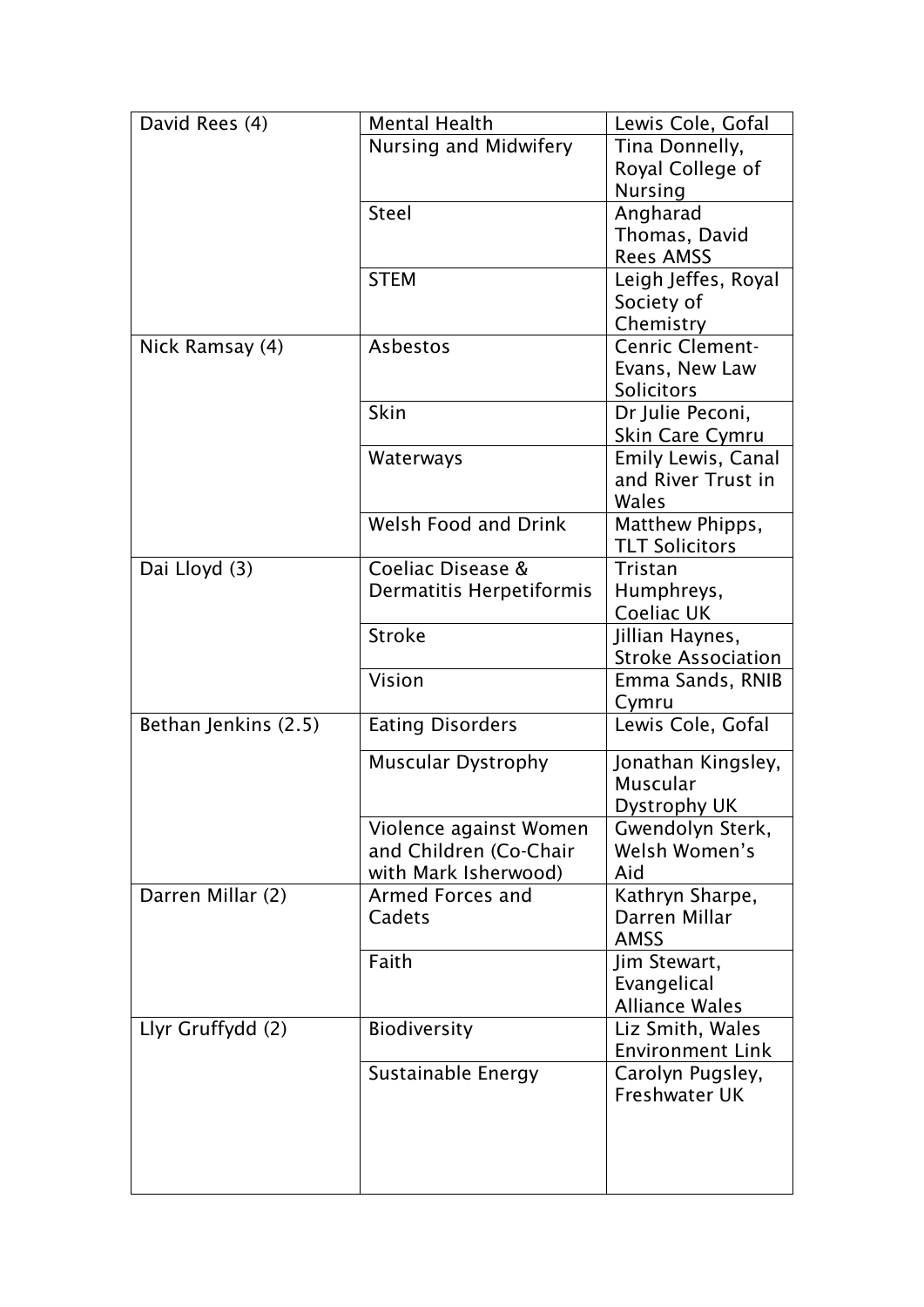| Joyce Watson (2)            | Construction                            | Josh Miles,<br>Federation of<br><b>Small Businesses</b>                                                    |
|-----------------------------|-----------------------------------------|------------------------------------------------------------------------------------------------------------|
|                             | Human Trafficking in<br>Wales           | Mwenya Chimba,<br><b>Bawso</b>                                                                             |
| Jeremy Miles (2)            | Co-operatives and<br><b>Mutuals</b>     | Ceri-Anne Fidler,<br>Wales Co-<br>operative Centre                                                         |
|                             | Welsh language                          | Ceri McEvoy and<br>Colin Nosworthy,<br>Mudiadau Dathlu'r<br>Gymraeg                                        |
| Mike Hedges (2)             | Housing                                 | Matthew Kennedy,<br>Institute of<br>Housing                                                                |
|                             | Older People                            | Rachel Lewis, Age<br>Cymru Wales                                                                           |
| Eluned Morgan (1)           | Arts and Health                         | Unknown                                                                                                    |
| Suzy Davies (1)             | Tourism                                 | Craig Lawton,<br><b>Suzy Davies AMSS</b>                                                                   |
| Janet Finch-Saunders<br>(1) | <b>Small Shops</b>                      | Edward Woodall,<br>Association of<br>Convenience<br><b>Stores</b>                                          |
| Huw Irranca-Davies (1)      | Universities                            | Rhys Flowers,<br>Four Cymru                                                                                |
| Vikki Howells (1)           | <b>Industrial Communities</b>           | Peter Slater,<br>Industrial<br>Communities<br>Alliance                                                     |
| David Melding (1)           | Looked After Children                   | Rhian Williams,<br><b>Voices from Care</b>                                                                 |
| Jayne Bryant (2)            | <b>Preventing Child Sexual</b><br>Abuse | <b>NSPCC</b><br>Cymru/Wales,<br>Stop it Now! Wales<br>and the Survivors<br><b>Trust Cymru</b>              |
|                             | <b>Diabetes</b>                         | Sara Moran,<br>Diabetes UK<br>Cymru                                                                        |
| Russell George (1)          | Cross-Border Issues                     | John Pockett,<br>Confederation of<br>Passenger<br><b>Transport in Wales</b><br>/ Great Western<br>Railways |